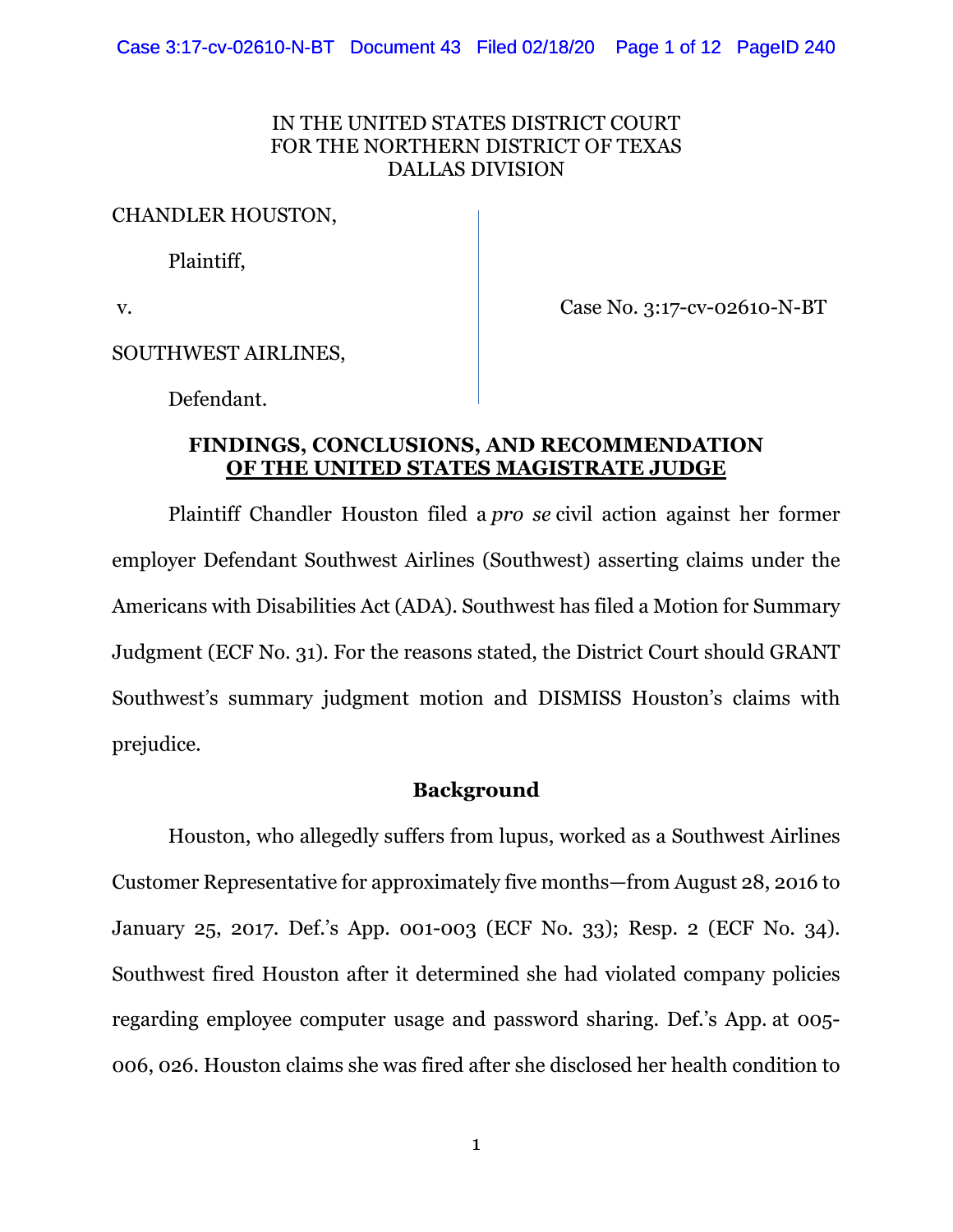her supervisor and complained that the company failed to make reasonable accommodations for her disability. Resp. 2.

Southwest requires Customer Representatives, like Houston, to adhere to strict work schedules. Customer Representatives must remain at their desks for extended periods of time, taking only scheduled lunches and breaks. Def.'s App. at 008-010. Southwest also requires its employees to comply with company policies on computer usage. *Id.* at 002. Employees are not permitted to use applications not required for customer needs while on customer service calls. *Id.* at 014, 016. And employees are not allowed to share their computer passwords with others or use others' passwords. *Id.* at 018-020.

Between October 5, 2016 and December 7, 2016, Houston violated her work schedule 27 times by taking a longer lunch or break than she was allowed. *Id.* at 003. Accordingly, Southwest issued Houston a written warning that any additional incidents would result in further disciplinary action, up to and including termination. *Id.* at 012. Southwest subsequently observed that Houston frequently used applications unrelated to customer service while on customer service calls, in violation of Southwest employee policies. *Id.* at 003. Consequently, Houston's team leader admonished her regarding the use of such applications while on customer calls. *Id.* at 014. Southwest also discovered that Houston had used another employee's password in a scheduling application, in violation of Southwest employee policies. *Id.* at 004-006.

2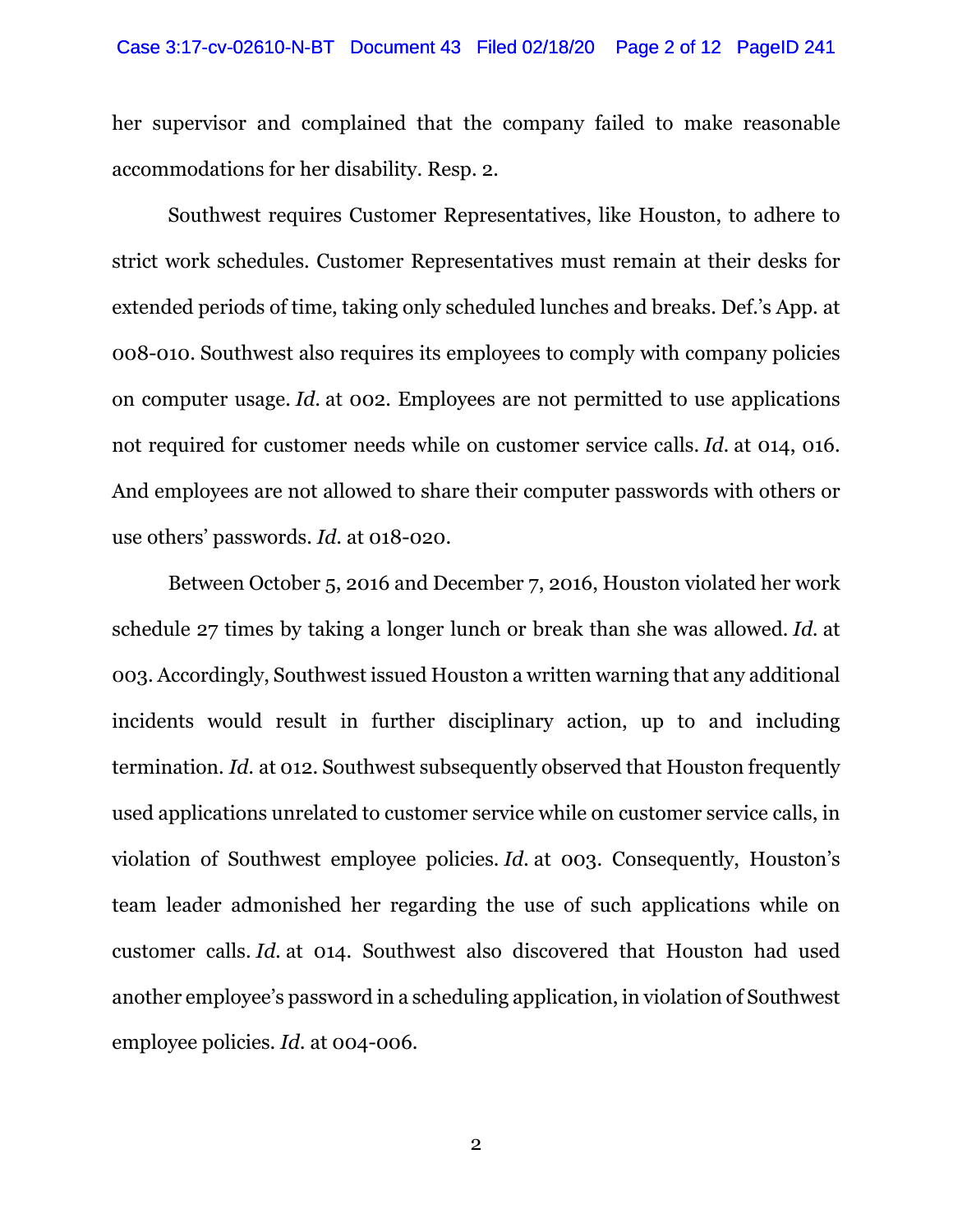On January 14, 2017, while on a customer service call, Houston put a customer on hold, logged into an application and made changes to a fellow employee's work schedule, and then resumed the customer call. *Id.* When asked to explain why she had done this, Houston claimed that while on the call, Julio Pichardo, the employee whose schedule she changed, asked to use her computer to make changes to his schedule himself. *Id.* at 004-005, 021. But Southwest later confirmed via security video recordings that Pichardo was not in the building at the time his schedule was changed. *Id.* at 005. Because this incident constituted a violation of both Southwest's policy against using unrelated applications while on customer calls and its policy against password-sharing, Southwest terminated both Houston and Pichardo. *Id.* at 005-006, 026-027.

 Houston claims that Southwest discriminated and retaliated against her in violation of the ADA. She avers that her lupus medication causes her to use the restroom often, which she maintains is the reason for her frequent lunch and break overages. *Id.* Houston also alleges Southwest denied her the following accommodations: (1) a space-heater for her anemia-induced sensitivity to cold; (2) an earlier lunch time to help with her fatigue; and (3) the opportunity to go parttime. *Id.* at 2-3. Moreover, Houston describes widespread password-sharing, and she provides examples of four times that she either used another employee's password or another employee used hers. *Id.* at 4.

 Southwest filed its Motion for Summary Judgment on multiple grounds, including that Houston's discrimination claim fails because she cannot show: (1)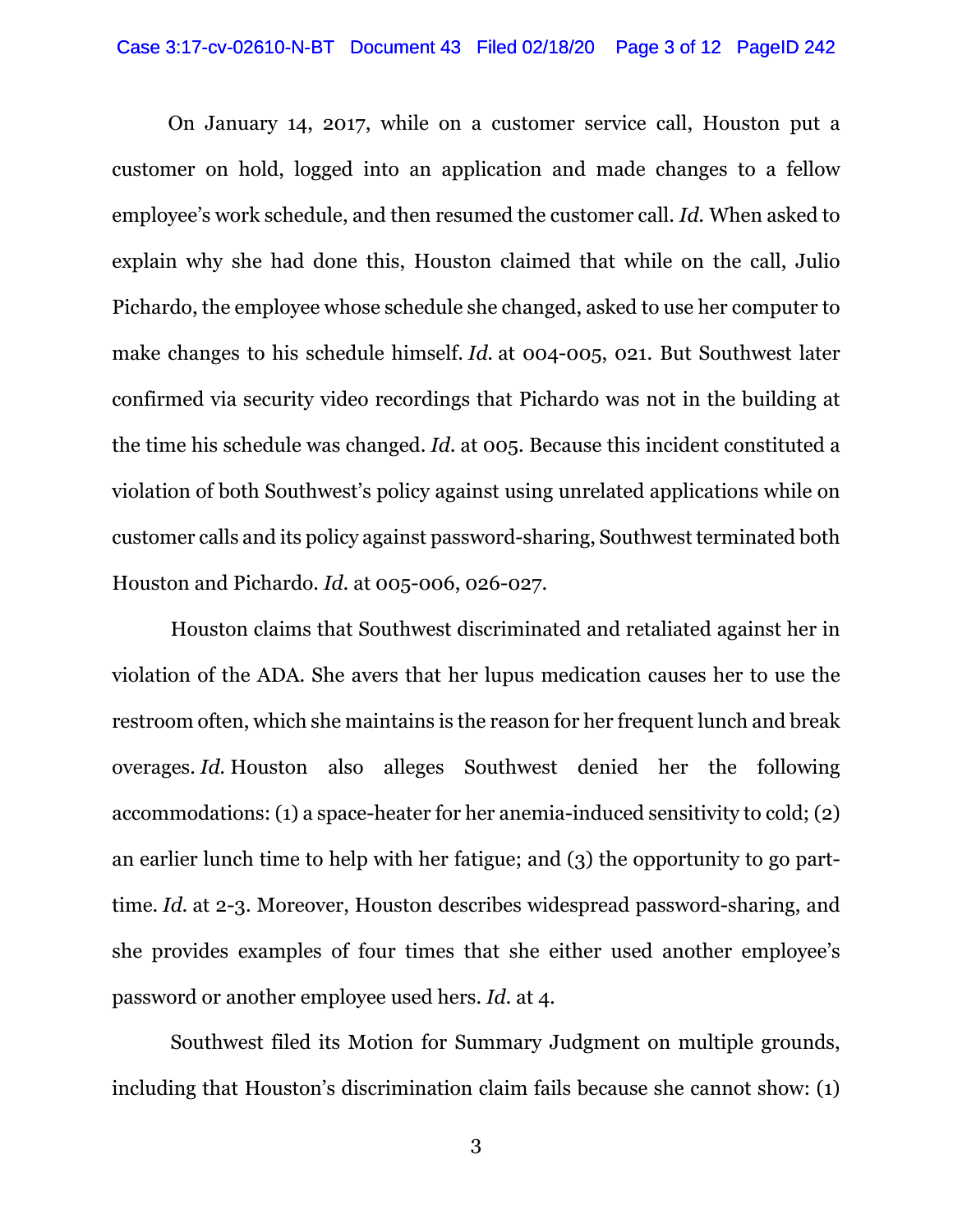she is a qualified individual with a disability; (2) that Southwest knew about her alleged disability; or (3) that Southwest refused to offer her a reasonable accommodation. Def.'s MSJ Br. 10-14 (ECF No. 32). Southwest further argues that Houston's retaliation claim fails because she cannot establish a prima facie case of retaliation, nor can she show Southwest's reasons for terminating her employment were pretext for retaliation. *Id.* at 15-17. Houston filed a response to the motion but no appendix of evidence in support of her response. Southwest filed a reply. Thus, the Motion for Summary Judgment is fully briefed and ripe for determination.

#### **Preliminary Matters**

Southwest asks the Court to deem Houston to have admitted various facts as true because she failed to respond to Southwest's Requests for Admissions. Def.'s MSJ Br. 7-8, 11, 14. Houston denies that she failed to respond to Southwest's discovery requests. In fact, Houston asserts that she received two discovery requests from Southwest, completed them, returned them timely, and even followed up with Southwest as to whether it received her responses. Resp. 5. Southwest disputes Houston's assertions, calling them "materially false," and has filed a separate motion for sanctions under Fed. R. Civ. P. 11 and the Court's inherent power. The Court addresses the sanctions motion by separate Order entered today.

Federal Rule of Civil Procedure 36 allows a party to request from any other party admissions to a broad range of factual matters. Fed. R. Civ. P. 36(a)(1); *In re Carney*, 258 F.3d 415, 419 (5th Cir. 2001). If a party fails to respond to the request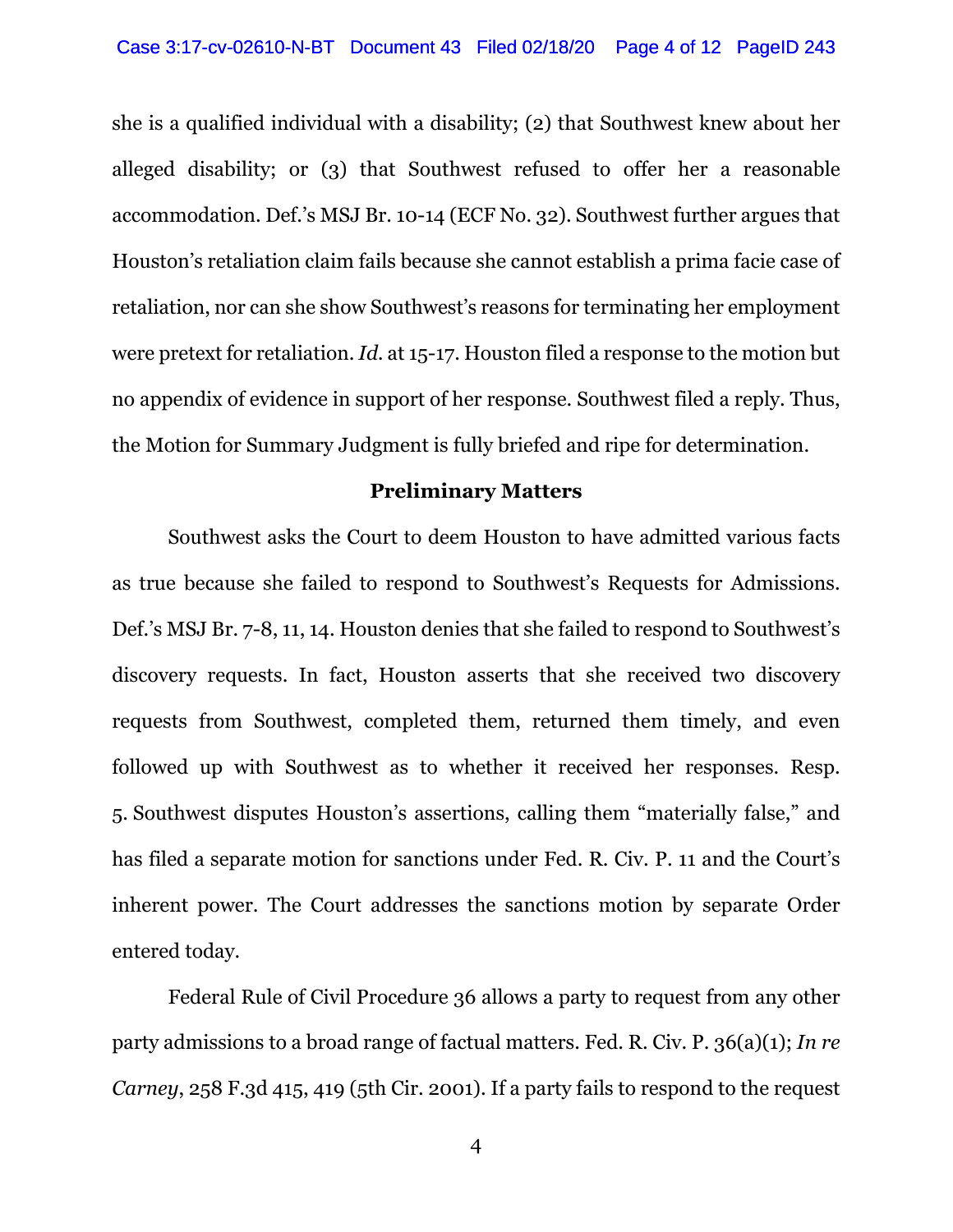within 30 days, the matter is deemed admitted and is "conclusively established unless the court, on motion, permits the admission to be withdrawn or amended." Fed. R. Civ. P. 36(a)(3), (b). If the request for admission concerns an essential issue, the failure to respond to the request can result in a grant of summary judgment against the non-responding party. *See Carney*, 258 F.3d at 420 n.6 (collecting cases that grant summary judgment on basis of deemed admissions).

Although Houston's self-serving assertions that she responded to Southwest's discovery requests are wholly unsubstantiated, the Court declines to make any finding regarding Houston's credibility or resolve any factual dispute in the context of Southwest's summary judgment motion. As explained below, Southwest is entitled to dismissal of Houston's claims because she failed meet her burden to point to any evidence to raise a genuine issue of material fact with respect to those claims—regardless of whether the Court deems Houston to have admitted the facts identified in Southwest's requests for admission.

#### **Legal Standard**

Summary judgment is proper when "there is no genuine dispute as to any material fact and the movant is entitled to judgment as a matter of law." Fed. R. Civ. P. 56(a). A party seeking summary judgment bears the initial burden of showing the absence of a genuine issue for trial. *Duffy v. Leading Edge Prods., Inc.*, 44 F.3d 308, 312 (5th Cir. 1995) (citations omitted). The movant's burden can be satisfied by demonstrating that there is an absence of evidence to support the nonmoving party's case, which the nonmovant bears the burden of proving at trial.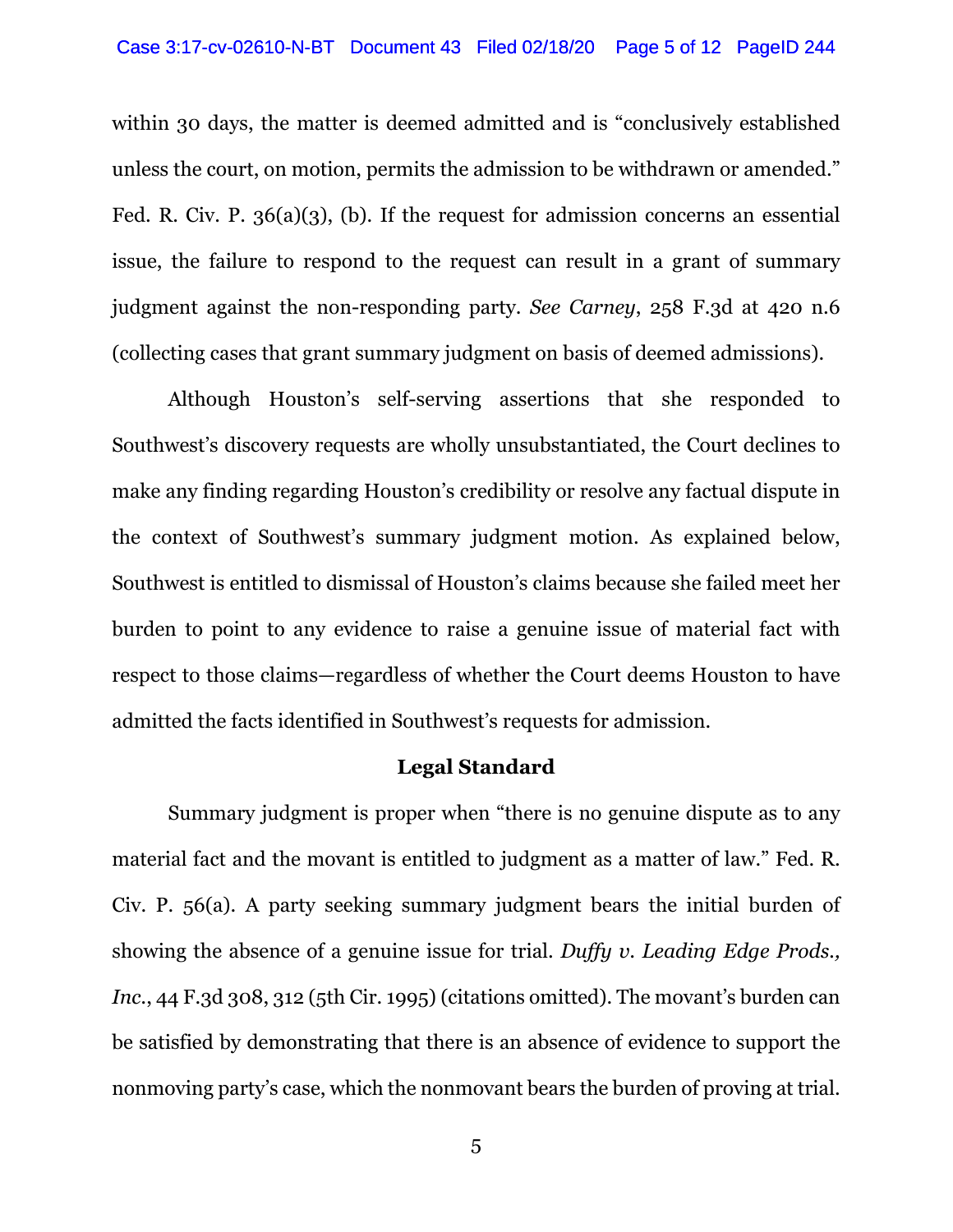*Celotex Corp. v. Catrett*, 477 U.S. 317, 323 (1986). Once the movant meets its initial burden, the nonmovant must show that summary judgment is not proper. *Duckett v. City of Cedar Park*, 950 F.2d 272, 276 (5th Cir. 1992). The parties may satisfy their respective burdens "by tendering depositions, affidavits, and other competent evidence." *Topalian v. Ehrman*, 954 F.2d 1125, 1131 (5th Cir. 1992) (citing *Int'l Shortstop, Inc. v. Rally's*, 939 F.2d 1257, 1263 (5th Cir. 1991); Fed. R. Civ. P. 56(e)). All evidence must be viewed in the light most favorable to the party opposing the summary judgment motion. *Rosado v. Deters*, 5 F.3d 119, 123 (5th Cir. 1993) (citing *Reid v. State Farm Mut. Auto. Ins. Co.*, 784 F.2d 577, 578 (5th Cir. 1986)).

However, the party opposing the summary judgment motion must identify specific evidence in the record and state the precise manner in which that evidence supports the party's claim. *Esquivel v. McCarthy*, 2016 WL 6093327, at \*2 (N.D. Tex. Oct. 18, 2016) (citing *Ragas v. Tenn. Gas Pipeline Co.*, 136 F.3d 455, 458 (5th Cir. 1988)). "Rule 56 does not impose a duty on the court to 'sift through the record in search of evidence' to support the nonmovant's opposition to the motion for summary judgment." *Id.* (citing *Ragas*, 136 F.3d at 458; *Skotak v. Tenneco Resins, Inc.*, 953 F.2d 909, 915-16 & n.7 (5th Cir. 1992)). If a party fails to address another party's assertion of fact as required by Rule 56, the court may consider the fact undisputed for purposes of the motion and grant summary judgment if the motion and supporting materials show that the movant is entitled to it. *Reeves v. Mkt. Ctr. Mgmt. Co.*, 2014 WL 764145, at \*1-2 (N.D. Tex. Feb. 26, 2014) (citing Fed. R. Civ.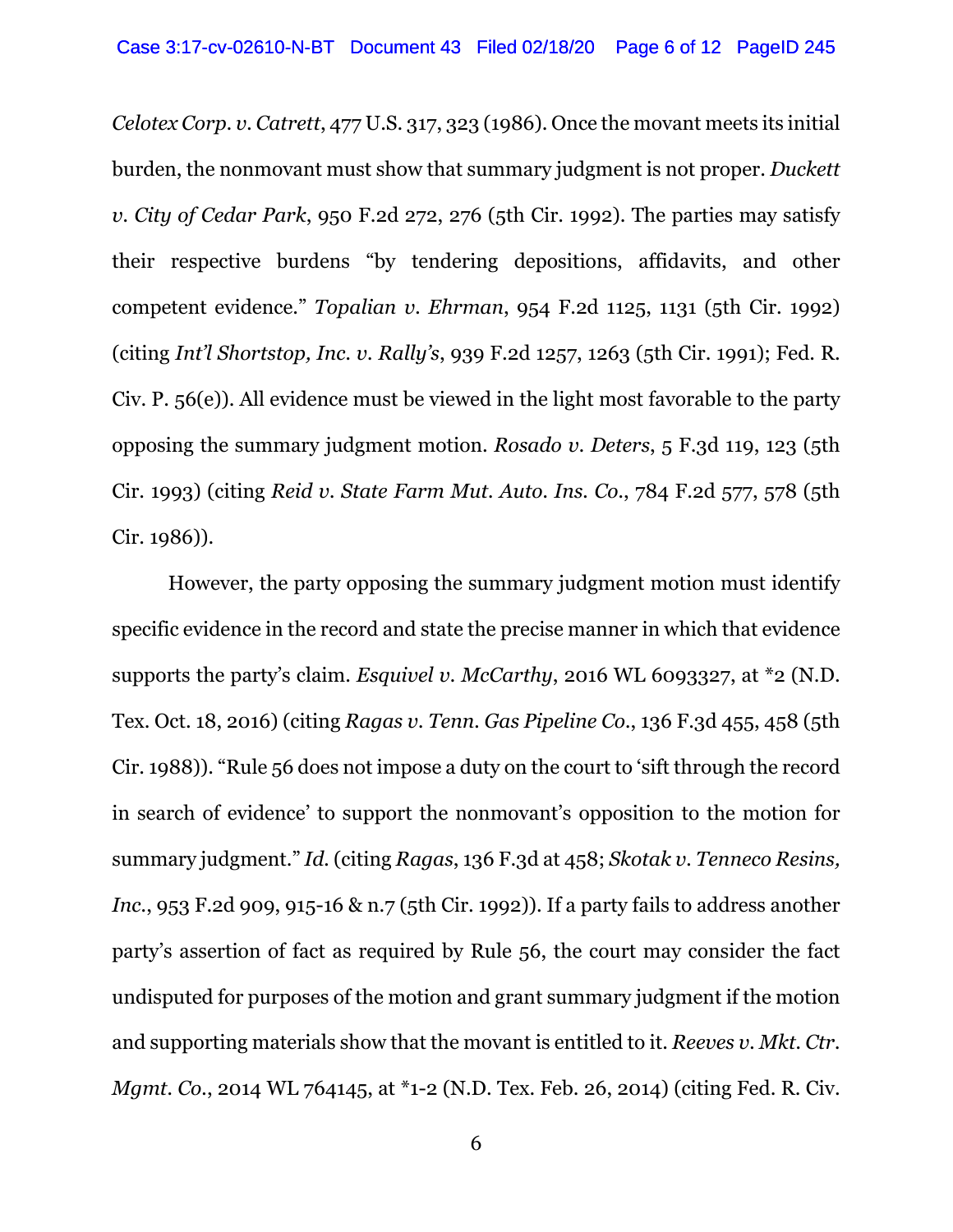P. 56(e)(2)-(3)). The fact that a litigant is proceeding *pro se* in a particular case does not alter these principles. *Id.*

## **Analysis**

# I. Southwest is entitled to summary judgment on Houston's failure-toaccommodate claim.

Houston alleges that despite her requests, she was denied reasonable accommodations for her lupus. Compl. 1. To prevail on her failure-toaccommodate claim, Houston must establish that: (1) she is a qualified individual with a disability; (2) Southwest knew of her disability and the associated limitations; and (3) Southwest failed to make reasonable accommodations. *See* 42 U.S.C. § 12112(b)(5)(A); *Feist v. La., Dep't of Justice, Office of the Attorney Gen.*, 730 F.3d 450, 452 (5th Cir. 2013). An individual is disabled for purposes of the ADA if: (1) a physical or mental impairment substantially limits one or more of her major life activities; (2) she has a record of such an impairment; or (3) she is regarded as having such an impairment. 42 U.S.C. § 12102(1).

Moreover, because the ADA requires covered employers to accommodate employees' *known* disabilities and their associated limitations, employees seeking to establish failure-to-accommodate claims must "produce evidence that the employer knew not only of the employee's disability, but also of the physical or mental limitations resulting therefrom." *Seaman v. CSPH, Inc.*, 179 F.3d 297, 300 (5th Cir. 1999). Summary judgment is appropriate when the employee has not produced such evidence. *See id*. (affirming summary judgment where plaintiff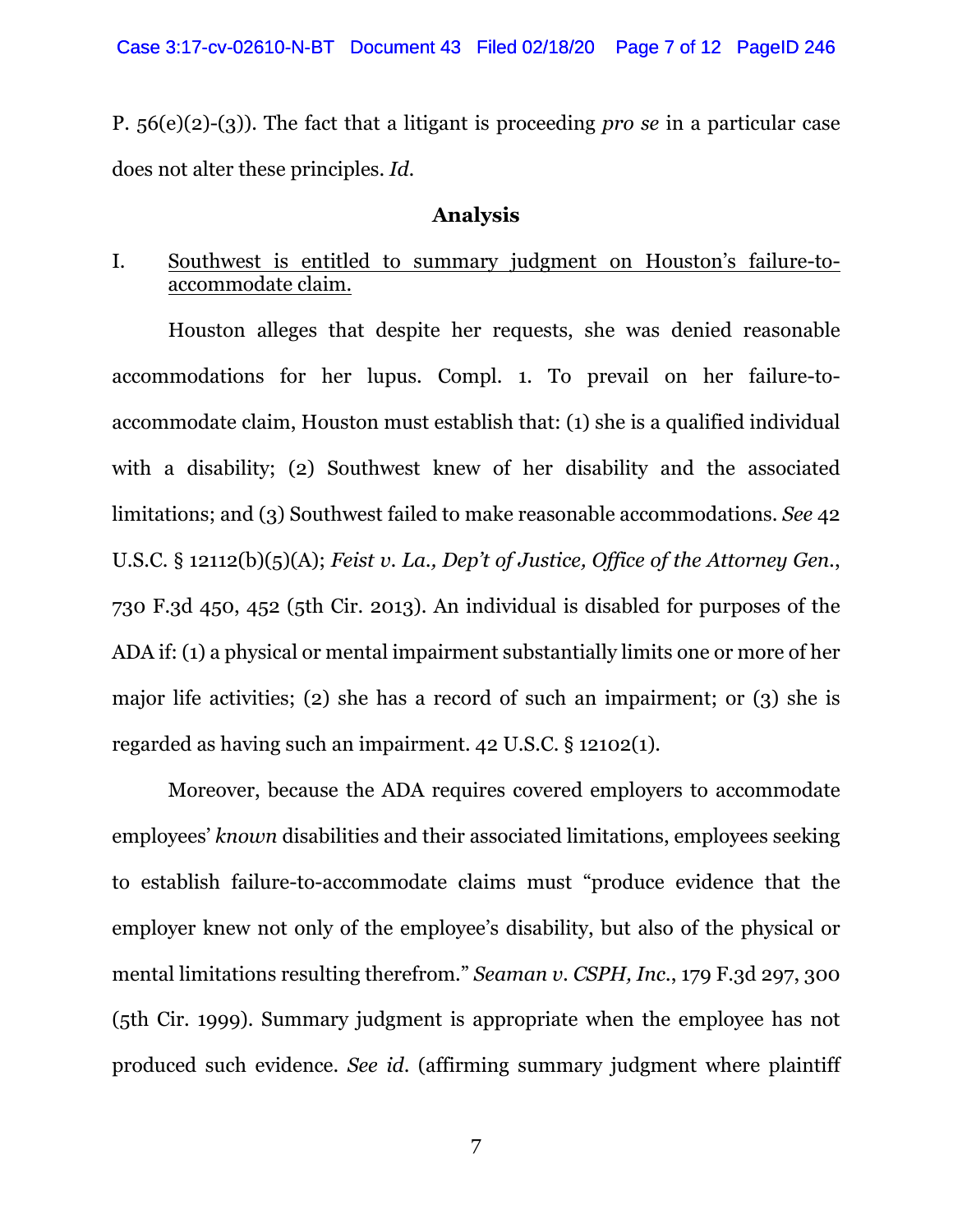"failed to present sufficient evidence that he notified [defendant] of his disability or any limitations resulting therefrom[.]").

Houston has not satisfied her burden on summary judgment with respect to any of the elements of her failure-to-accommodate claim. Beyond alleging that she has lupus and consequently must take medicine that causes various symptoms, Houston has not provided or identified in the record specific evidence supporting her claim that she is a qualified individual with a disability. Moreover, Southwest has provided a sworn affidavit in which Southwest's Manager of Daily Operations for Labor states that Southwest regularly keeps records relating to employee requests for accommodations, but that Southwest has no record that Houston informed Southwest she was disabled or asked for an accommodation. Def.'s App. 006. Southwest also provides multiple discussion logs between Houston and her team leader. *See id.* at 013-015, 021. One of these logs catalogues the transaction in which Houston's team leader told Houston she would receive a warning letter regarding her lunch and break overages. *Id.* at 013. Houston's employee response in the discussion log was "nothing[.]" *Id.* 

Houston, for her part, only baldly alleges that: (1) in October 2017 she notified her team leader of her disability; (2) in November 2017 she explained to the same team leader that her medication caused her to unexpectedly need to use the restroom; and (3) in December 2017, in response to her team leader's issuance of the warning letter regarding break overages, she reiterated the restroom need. Resp. 1-2. Houston's unsubstantiated and self-serving allegations that Southwest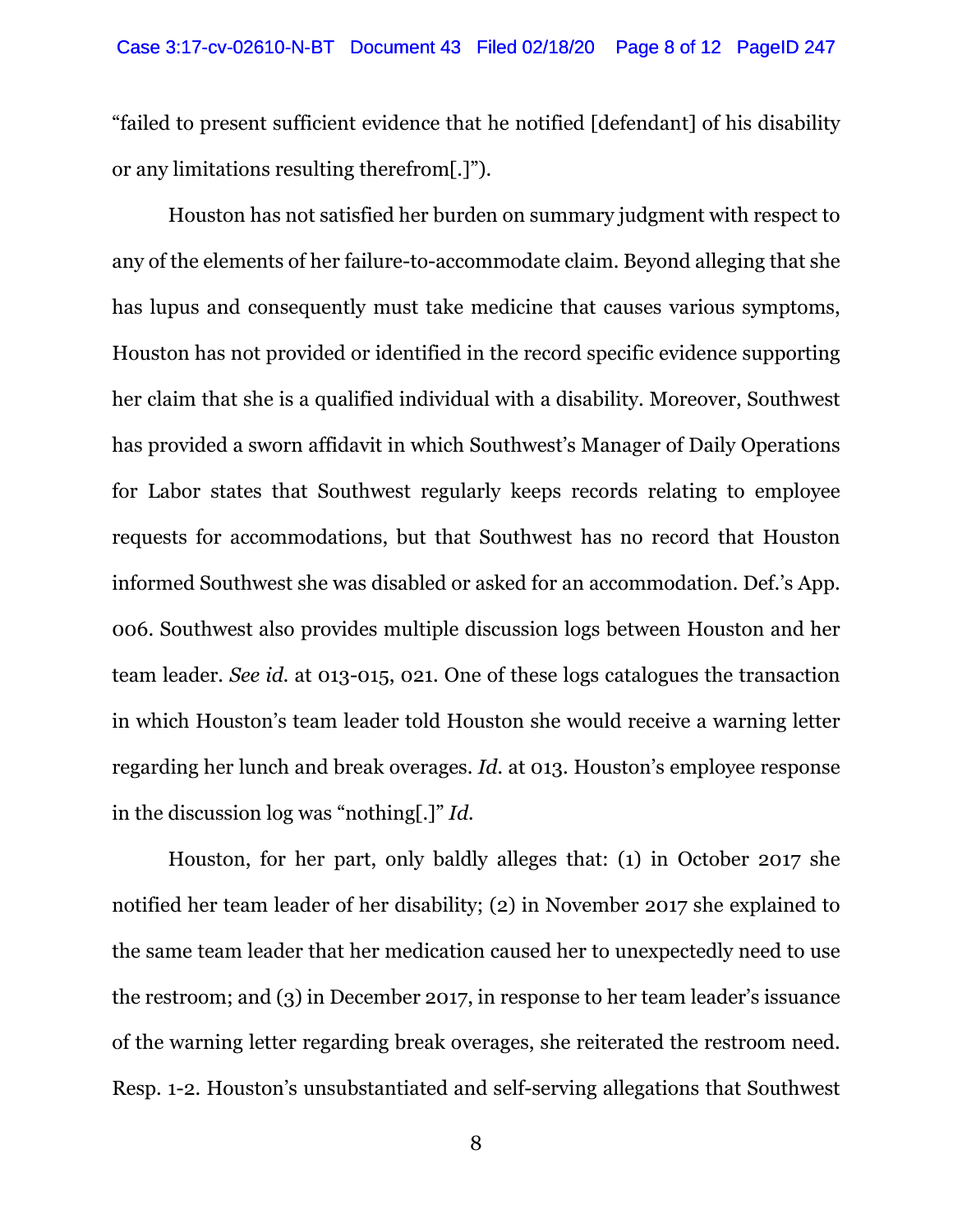knew she had lupus are not enough to survive summary judgment. *Castillo v. Bowles*, 687 F. Supp. 277, 280 (N.D. Tex. 1988) ("Because the opponent of a summary judgment motion must designate specific facts, it is not enough that he merely restate his claims—general allegations and self-serving conclusions unsupported by specific facts are not adequate.") (citing *Howard v. City of Greenwood*, 783 F.2d 1311, 1315 (5th Cir. 1986); *Galindo v. Precision Am. Corp.*, 754 F.2d 1212, 1221-22 (5th Cir. 1985); *Gossett v. Du-Ra-Kel Corp.*, 569 F.2d 869, 872 (5th Cir. 1978)). Finally, with respect to the third element of her failure-toaccommodate claim, Houston has likewise not pointed to any summary judgment evidence supporting her claim that Southwest failed to make reasonable accommodations.

Because Houston has neither carried her burden to adduce evidence on summary judgment to support her failure-to-accommodate claim nor otherwise pointed to a genuine issue for trial, Southwest is entitled to summary judgment on Houston's failure-to-accommodate claim.

# II. Southwest is entitled to summary judgment on Houston's retaliation claim.

Houston also alleges Southwest retaliated against her for making complaints about Southwest's failure to accommodate her disability. Compl. 1. To succeed on a retaliation claim under the ADA, Houston must establish that: (1) she engaged in a protected activity under the ADA; (2) she suffered an adverse employment action; and (3) a causal connection between the protected activity and the adverse action exists. *Feist*, 730 F.3d at 454. Requesting an accommodation and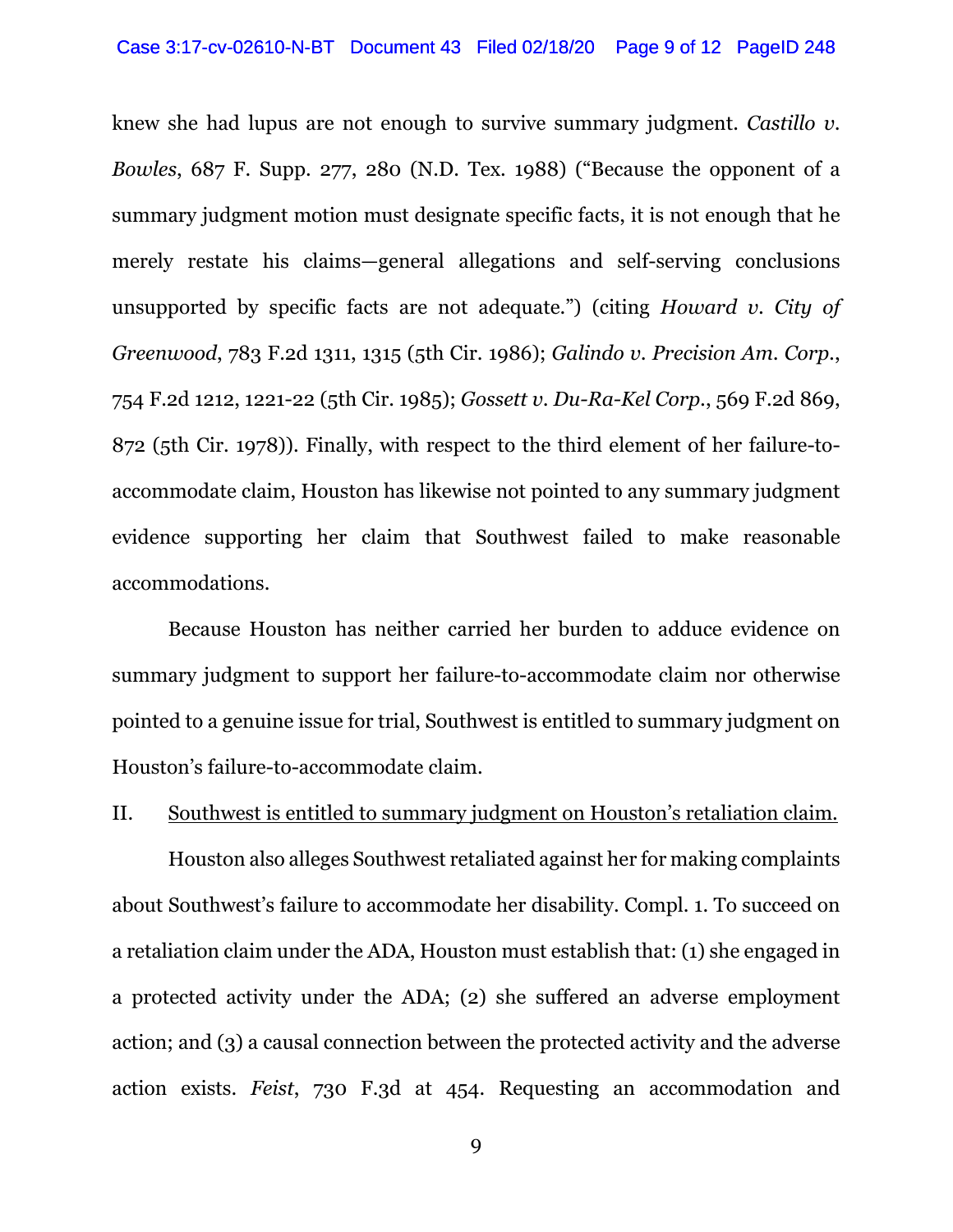complaining to supervisors about the lack of an accommodation are both protected activities. *Tabatchnik v. Continental Airlines*, 262 F. App'x 674, 676 (5th Cir. 2008) (per curiam) (noting that requesting reasonable accommodation is generally protected); *Price v. City of Terrell*, 2001 WL 1012697, at \*4 (N.D. Tex. August 15, 2001) (noting that complaining about disability discrimination can be a protected activity under the ADA but that complaining solely about general employment conditions is not).

The summary judgment record establishes that Southwest terminated Houston. Def.'s App. 026. Thus, the Court assumes without deciding that Houston suffered an adverse employment action. Yet, Southwest is entitled to summary judgment on Houston's retaliation claim because she has not met her burden on summary judgment with respect to the first and the third elements of her claim. Indeed, Houston has not adduced summary judgment evidence that she engaged in a protected activity by asking for an accommodation or complaining about not receiving one, nor pointed to a genuine issue for trial. Southwest provides a sworn affidavit stating that Southwest has no record that Houston ever requested an accommodation on account of a disability. *Id.* at 006. It also provides discussion logs indicating that at certain times Houston alleges she mentioned her need for accommodations—for example, after receiving her warning letter for break overages—Houston made no such mention. *Id.* at 013-015, 021.

Houston only alleges, without providing supporting material, that in December 2017, she asked to go part-time to accommodate her need to use the

10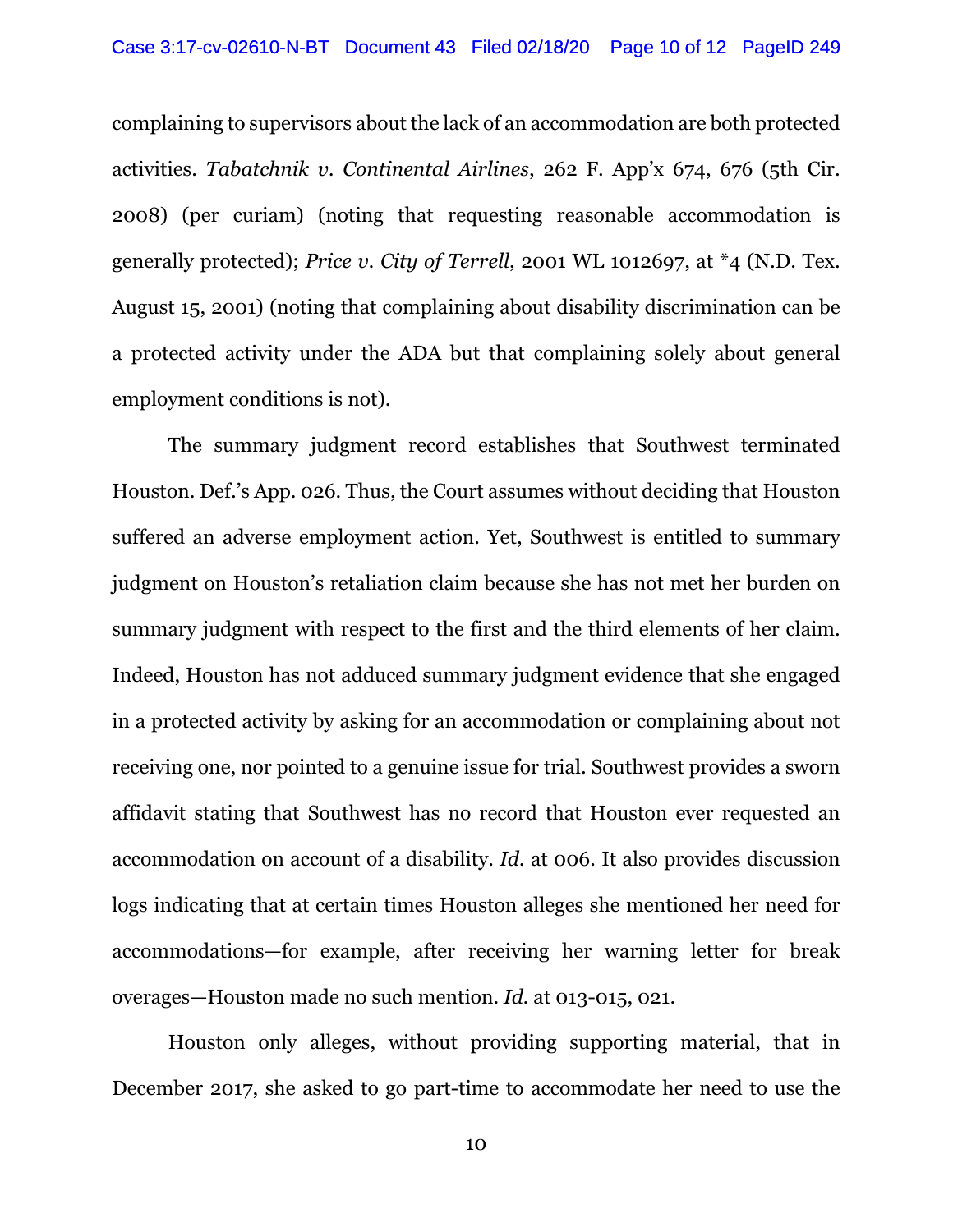restroom frequently and asked for a space-heater to accommodate her cold sensitivity. Resp. 2-3. She alleges each of these requests was denied. *Id.* These allegations are insufficient to survive summary judgment on her retaliation claim because, as mentioned above, general allegations and self-serving conclusions unsupported by specific facts are not adequate at the summary judgment stage. Southwest has tendered summary judgment evidence—particularly, an affidavit demonstrating that there is an absence of evidence to support Houston's claim. However, Houston has not identified specific evidence in the record supporting her claim. And the Court does not have to search for it. *Ragas*, 136 F.3d at 458. *See also Lanier v. Univ. of Tex. Sw. Med. Ctr.*, 527 F. App'x 312, 317 (5th Cir. 2013) (per curiam) (affirming summary judgment on FMLA retaliation claim where plaintiff failed to show he was engaged in FMLA protected activity or that employer was aware of such activity); *Reilly v. Capgemini Am., Inc.*, 2007 WL 945685, at \*8 (N.D. Tex. Mar. 28, 2007) (granting summary judgment on ADA retaliation claim because there was no evidence employer knew of employee's protected activity).

Because Houston has neither carried her burden to adduce evidence on summary judgment to support her retaliation claim nor otherwise pointed to a genuine issue for trial, Southwest is entitled to summary judgment on Houston's retaliation claim.